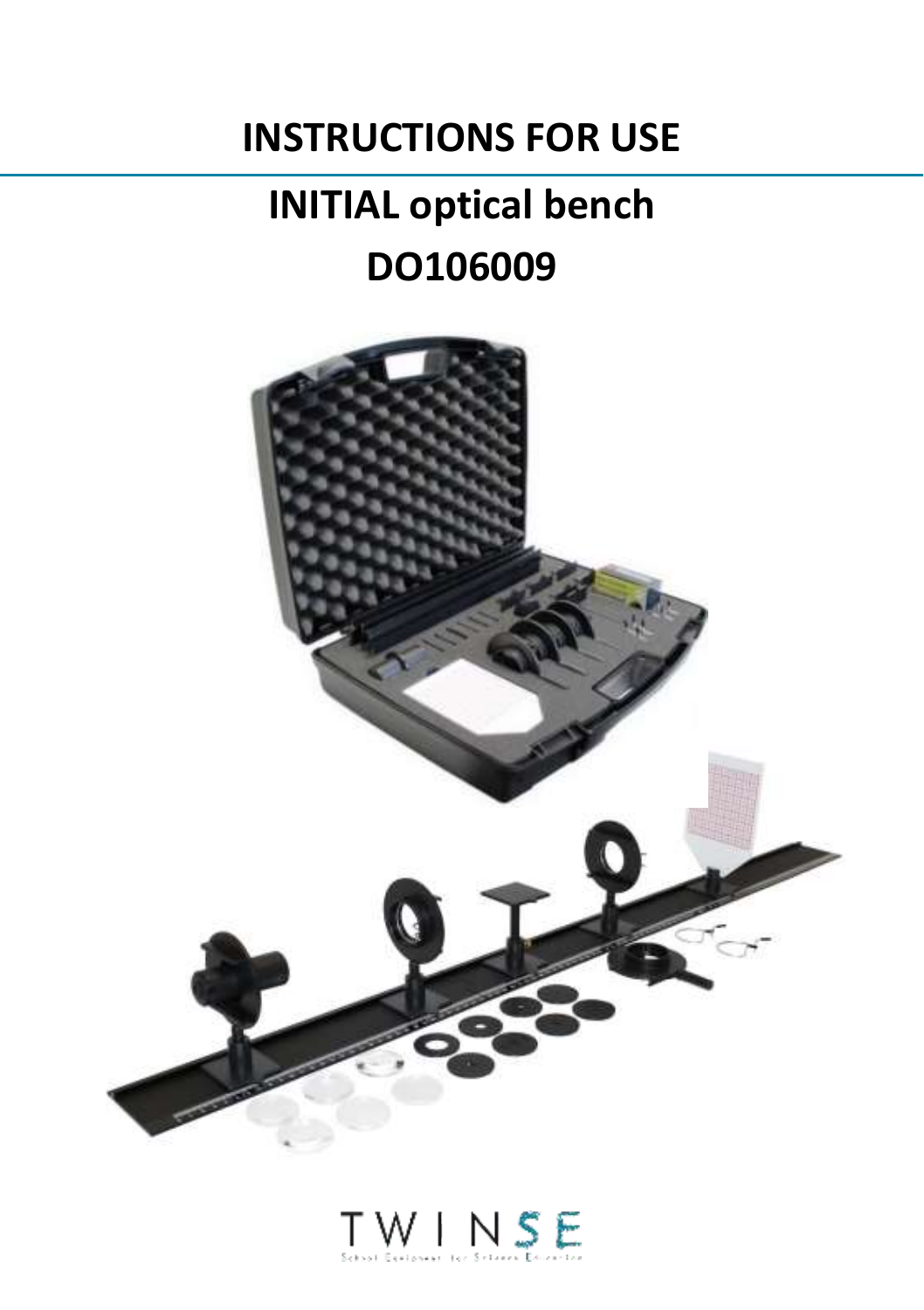## **Description**

This INITIAL optical bench enables pupils to discover and understand optics in complete autonomy. It comes in a practical case for easy checking and storage of the bench. Simple to use, it is suitable for handling by pupils so that they can carry out their own experiments.

Features:

- 1 1125 mm long rail graduated over 1100 mm in three sections that clip together
- 5 riders
- 4 lens and slide holders (lens ø40) with clips
- 1 prism mount
- 1 squared white screen
- 1 3W LED light source with its power supply
- 1 set of 6 PMMA lenses (F +50/+100/+150/+250/-100/-200)
- 1 set of 8 plastic diaphragms (5 diaphragms with holes ø1/2/5/10/20, 1 number "1", 1 slit and 3 slits)

## **Use**

- Place the 3 rail sections on a flat surface and clip them together.
- Place the lens holders and the screen on the riders.
- On one of the riders, place the token LED in a lens holder and block with a clip.
- Connect the 6V power cable to the back of the light source and plug into the mains.
- The bench is now ready for use for a variety of experiments to measure focal length and observe diffraction.

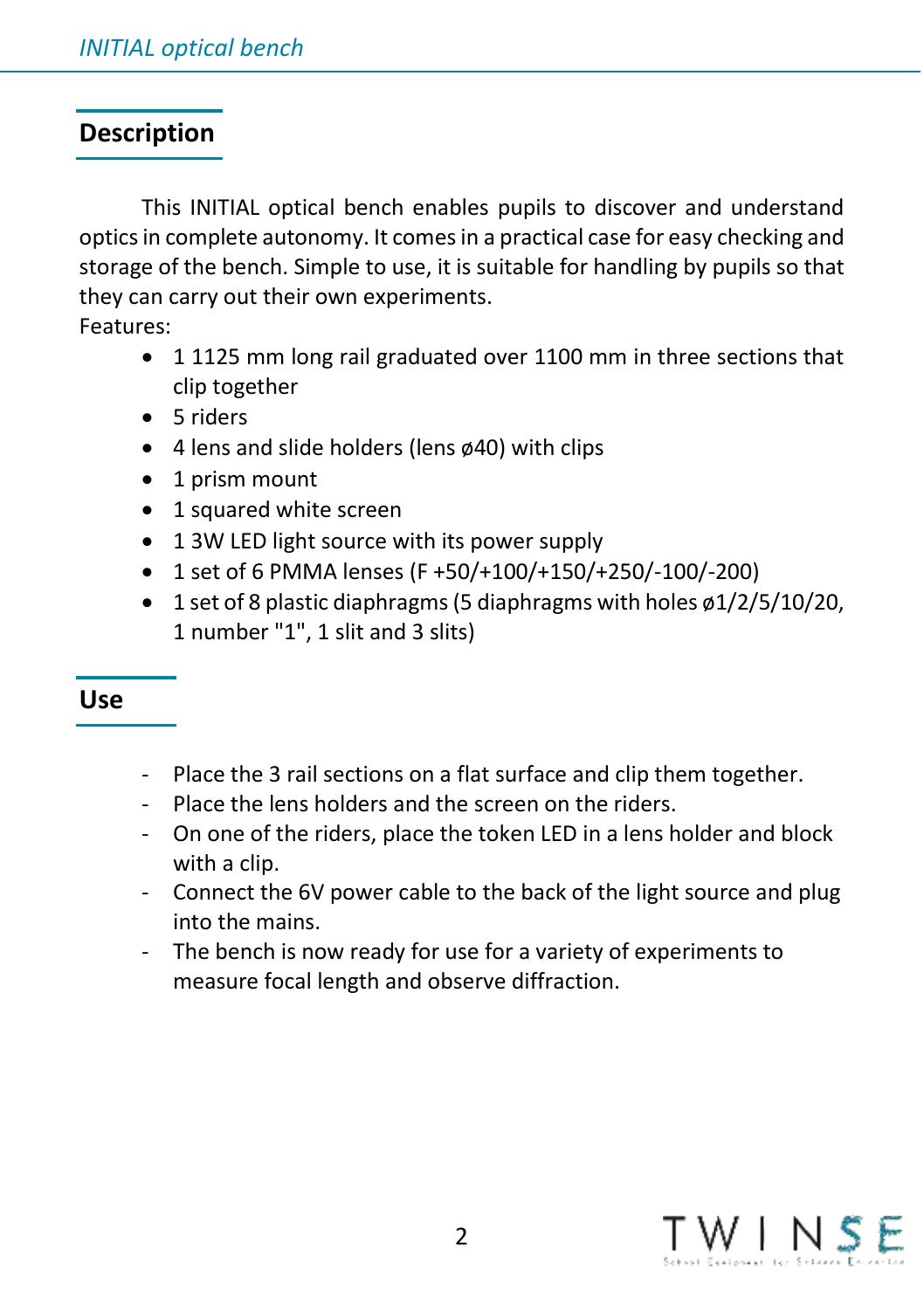## **Focal length of thin lenses**

The aim is to demonstrate the different methods of determining the focal length of thin lenses.

1. Autocollimation



- Place the light source on the 0 mark.
- Place the diaphragm with the number "1" in a lens holder and position it on the 5 cm mark.
- Place a converging lens in a lens holder.
- Place a 50x50 mirror on the same lens holder.
- Move the assembly along the bench until you obtain a sharp inverted image of the same size on the on the diaphragm.
- The distance between the diaphragm and the lens then corresponds to the focal length of the lens.



#### **THEORETICAL EXPLANATION**:

As the diaphragm is in the object focal plane of the lens, it gives an image at infinity.

Thanks to the mirror, on the return, this image at infinity becomes an object at infinity which gives a real image in the object focal plane or on the diaphragm.



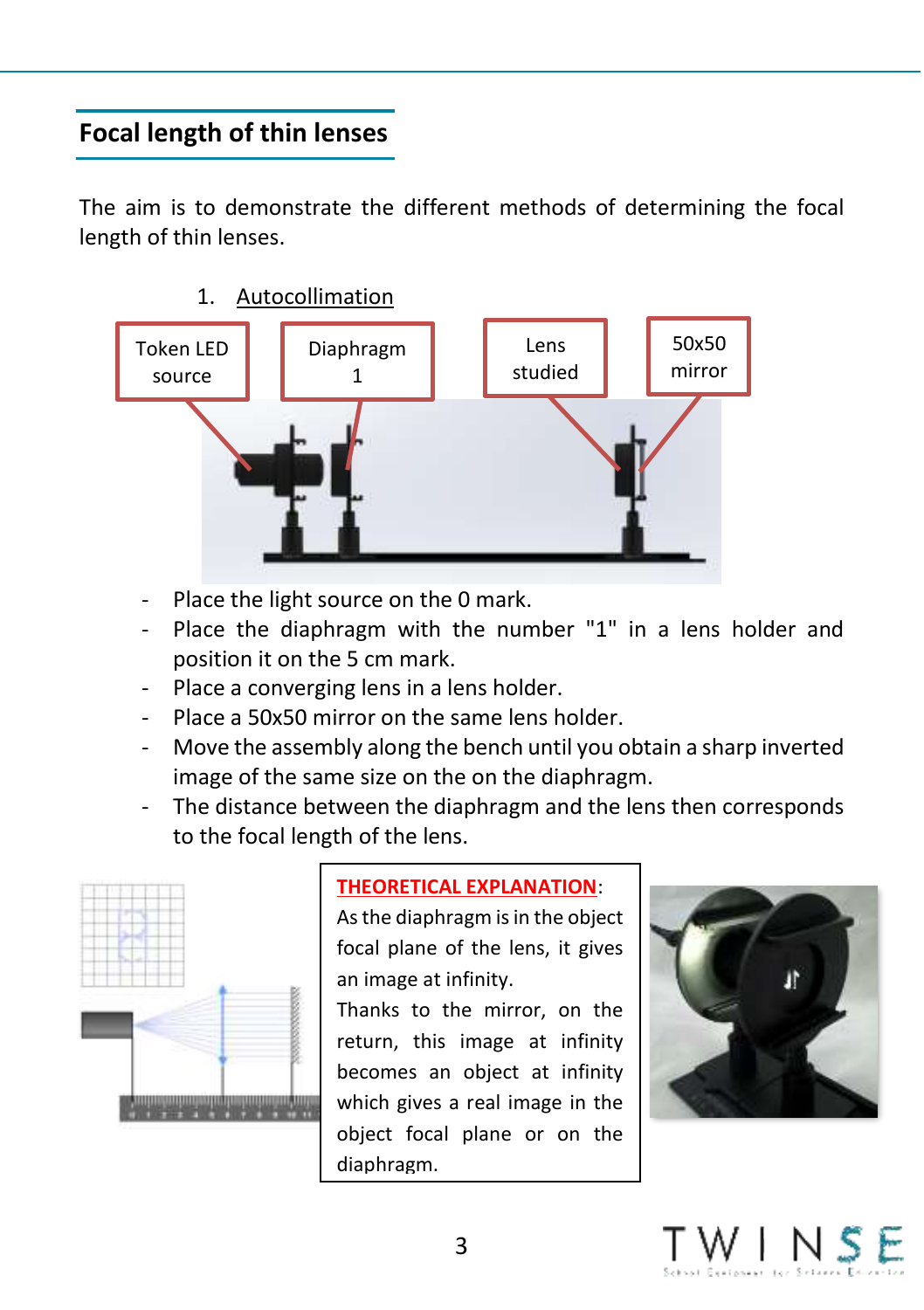2. Image at infinity method



- The configuration is the same as before, but without the 50x50 mirror.
- Move the rider with the lens to be studied until you obtain a sharp inverted image on the wall.
- The distance between the object and the lens then corresponds to the focal length of the lens.



#### **THEORETICAL EXPLANATION**:

As the diaphragm is in the object focal plane, it gives an image at infinity. This remains sharp whatever the distance from the wall.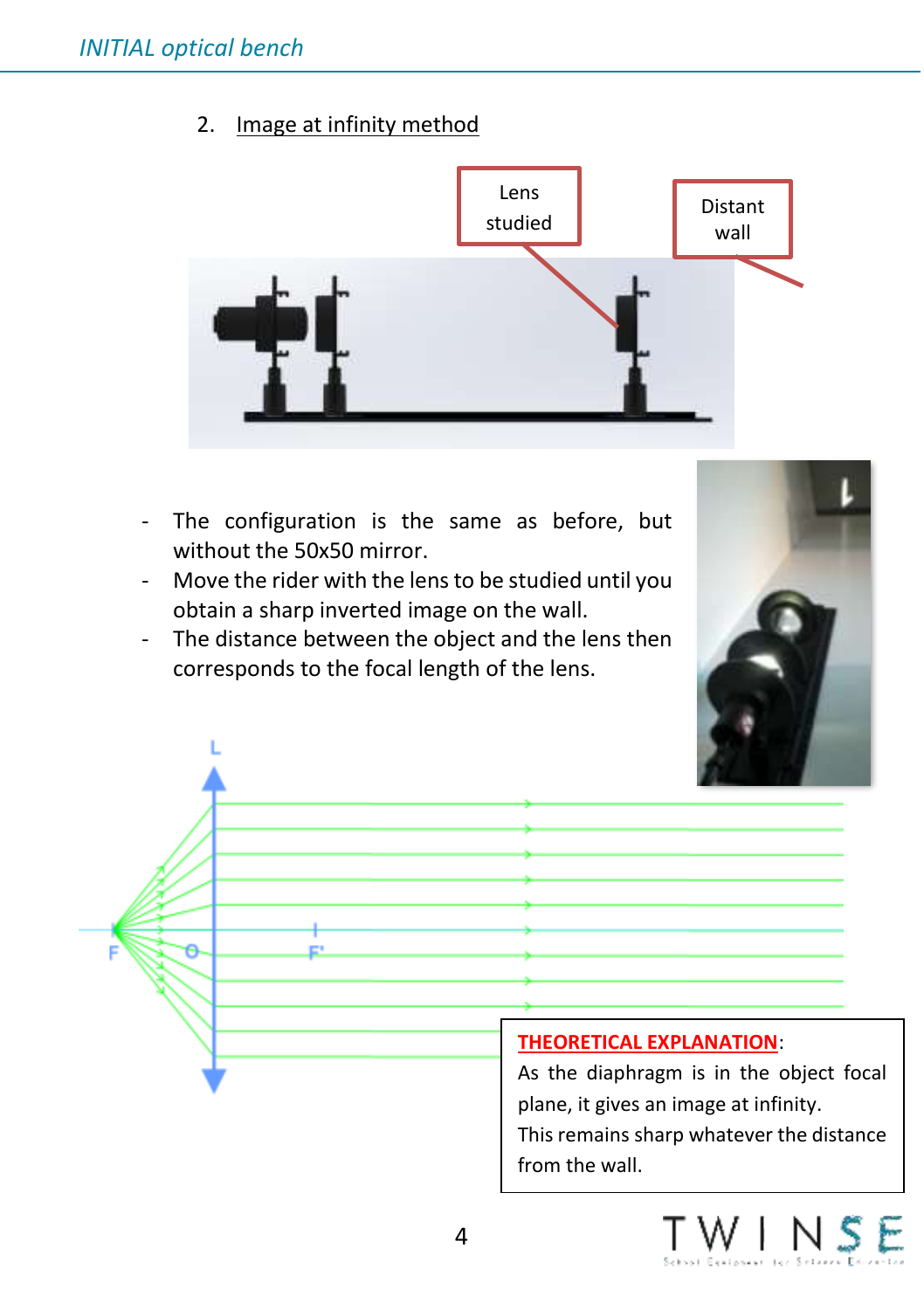## 3. Object at infinity method



- This time an auxiliary lens is used, placed so as to obtain a sharp image at infinity (cf. image at infinity method).
- Then place the lens to be studied and the screen on the bench.
- Move the screen in relation to the lens until you obtain a sharp image.
- The focal length of the lens is then the distance between the lens and the screen.





### **THEORETICAL EXPLANATION**:

The first lens allows you to obtain an image at infinity which will serve as the object at infinity for the lens to be studied.

Thus by placing the screen in the image focal plane of the lens to be studied you obtain a sharp image.

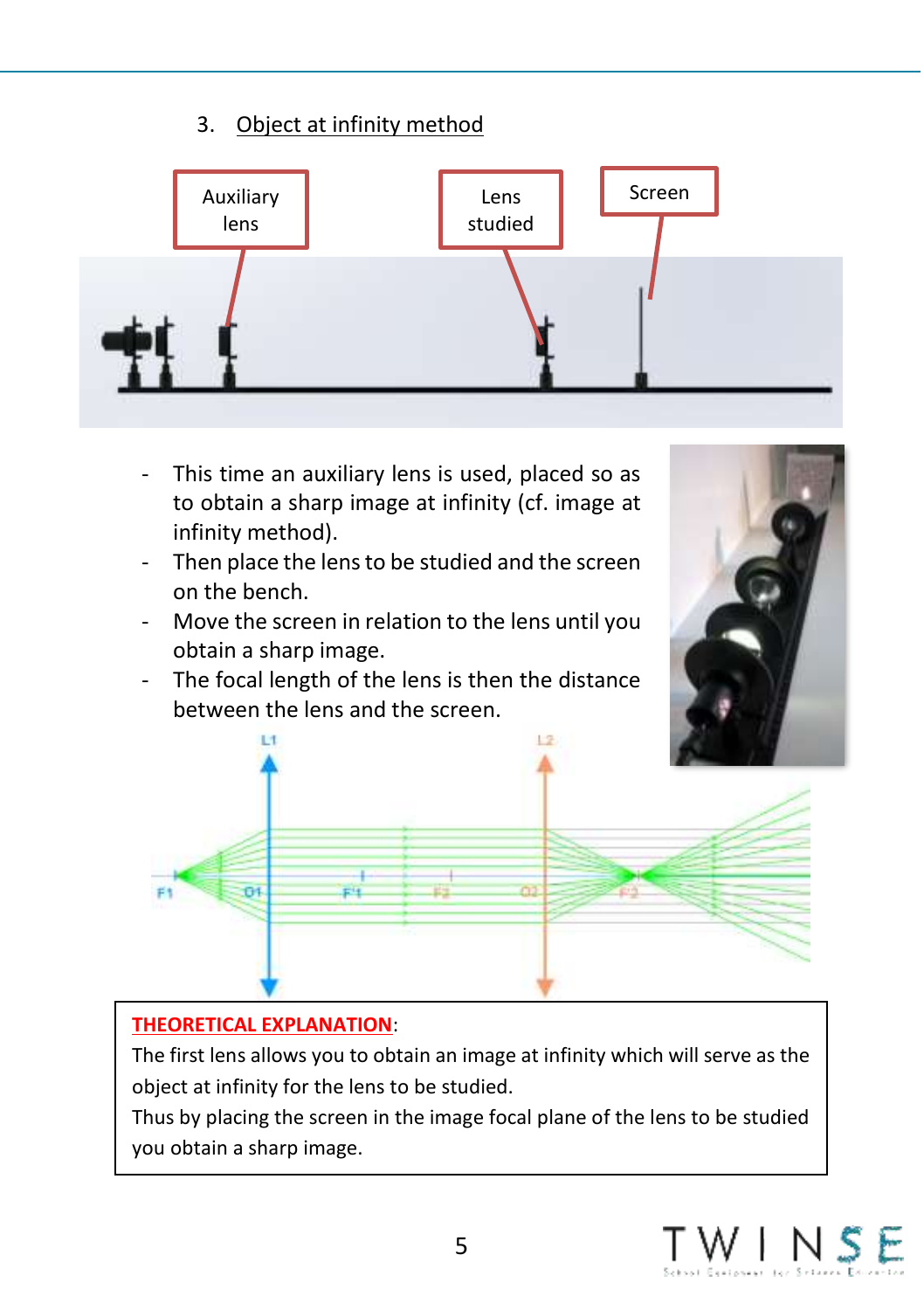4. Descartes' thin lens formula



- Place the lens to be studied on the bench.
- Move the screen until you obtain a sharp image on it.
- $\overline{OA}$  is the distance between the lens and the object (algebraic distance) and  $\overline{OA'}$  the distance between the lens and the screen (algebraic distance).
- The focal length can be calculated using Descartes' thin lens formula:



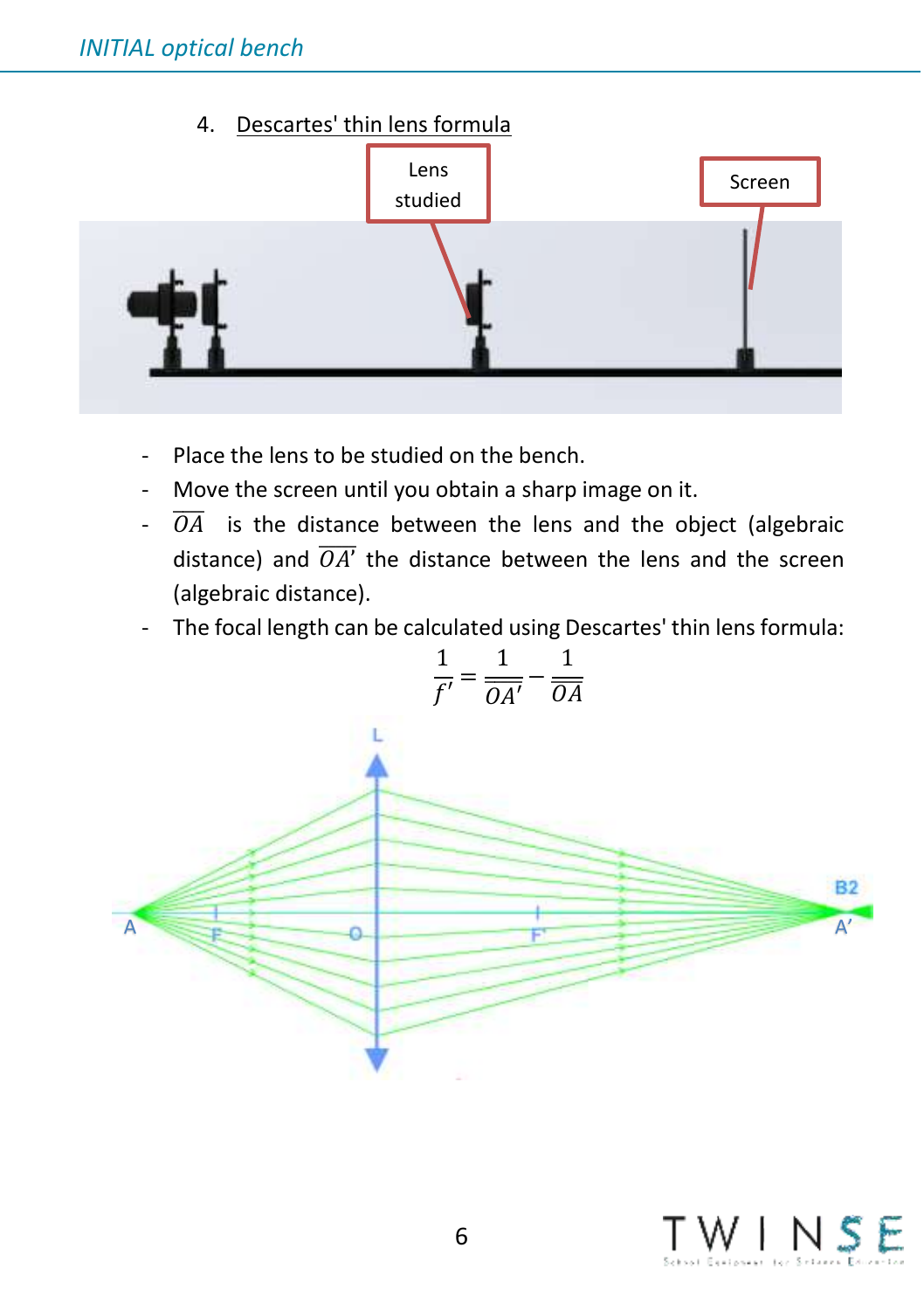## 5. Bessel's method



- The configuration is the same as the previous one.
- Move the rider with the lens to be studied from the diaphragm towards the screen until you obtain a sharp enlarged inverted image on the screen. Note the value of this position  $1 (X_1)$ .
- Continue moving the rider towards the screen until you obtain on a second, but substantially smaller sharp inverted image. Note the value of this position  $2 (X_2)$ .
- D is the distance between the object and the screen and  $d = X_2 X_1$



7

 $'$  INS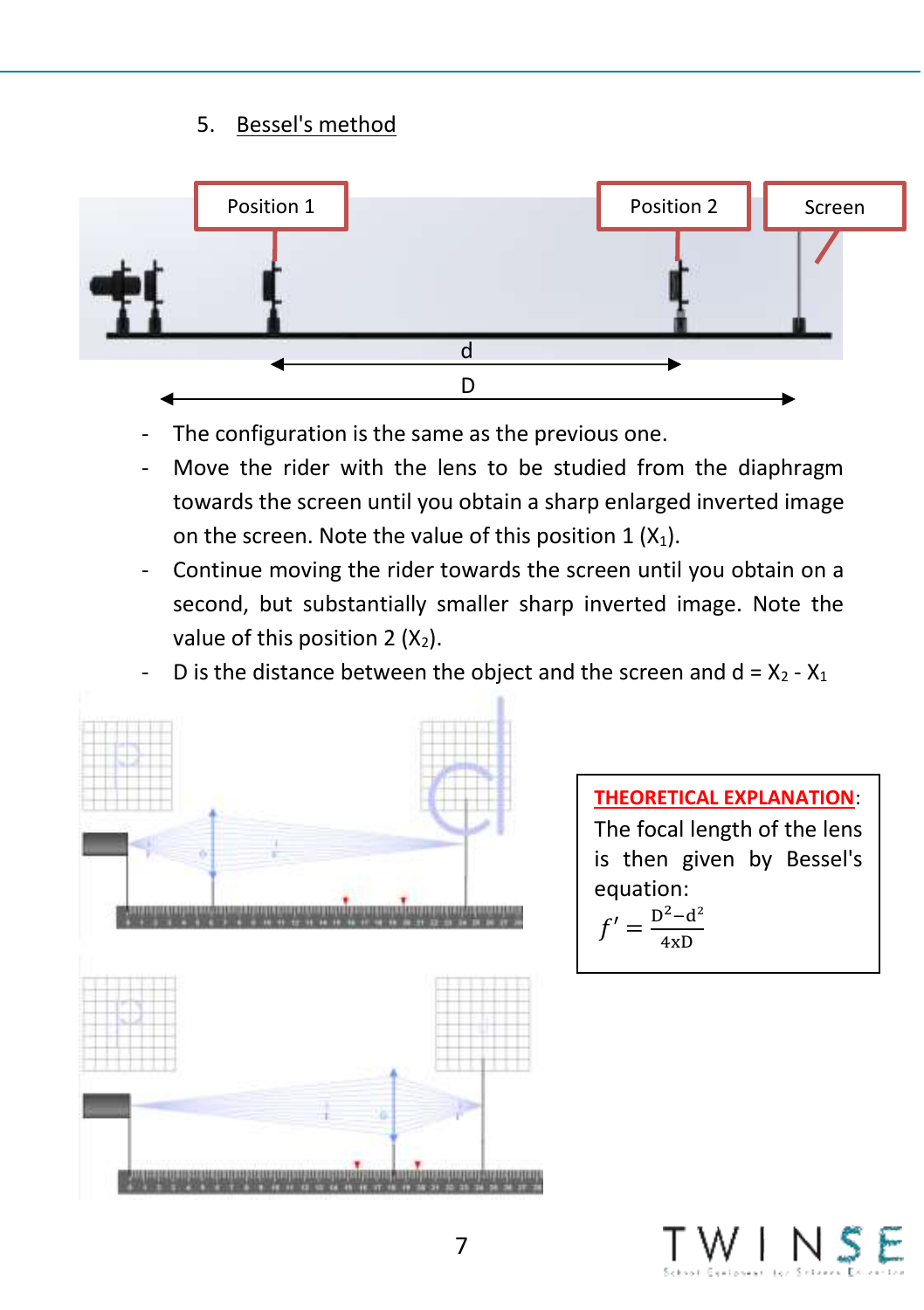6. Silbermann's method



- This method is a special case of Bessel's method.
- This time we are looking for the position of the lens and the screen that gives an inverted image on the screen that is the same size as the object.
- In this case, the focal length of the lens is: $f' = \frac{D}{4}$



## **THEORETICAL EXPLANATION**:

This is a special case of Bessel's method where d=0. Therefore if we apply Bessel's equation, we obtain:  $f' = \frac{D}{4}$ 4

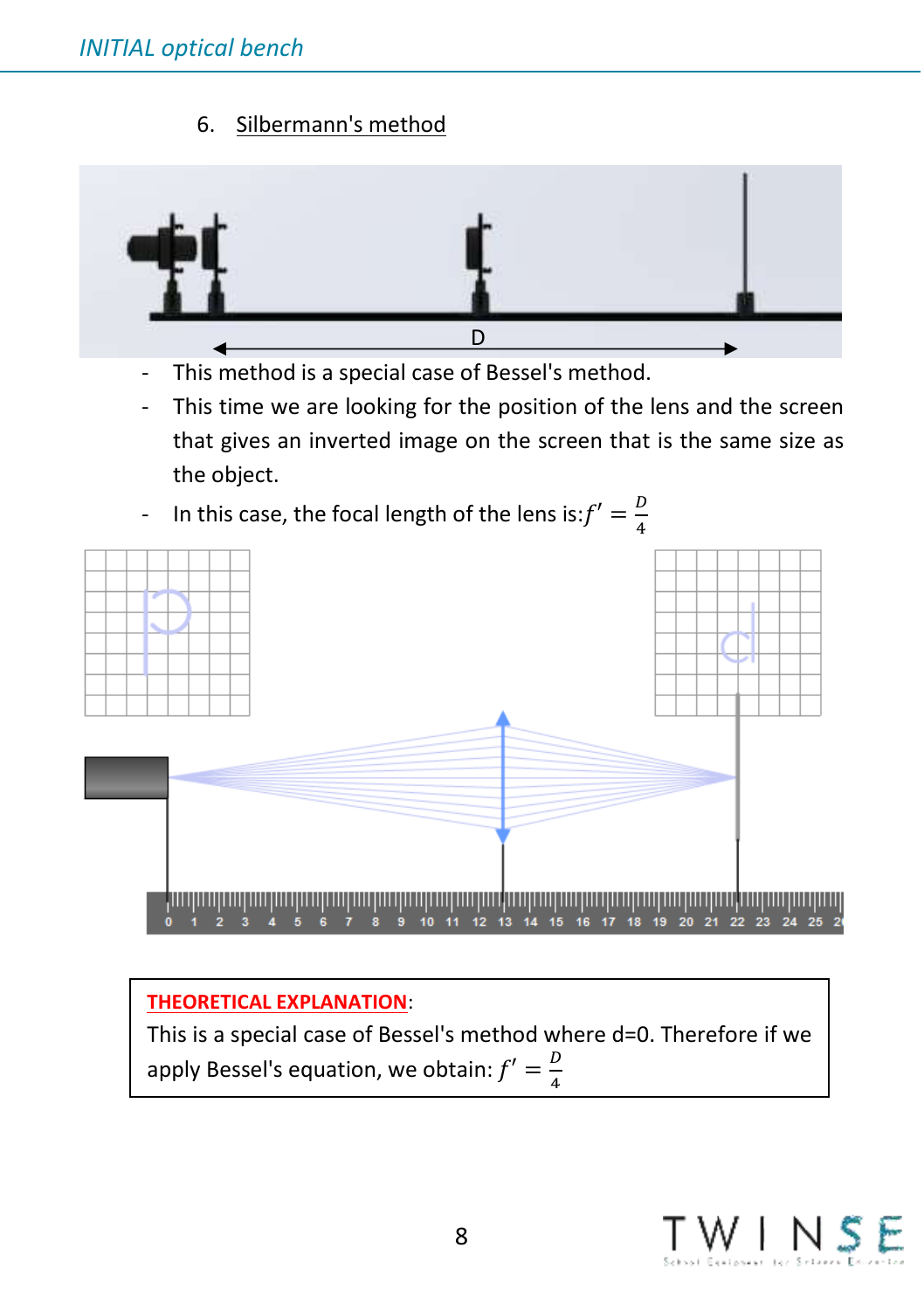## 7. Diverging lenses - Badal's method

In the case of diverging lenses, a real image cannot be produced by a real object.

- Use the configuration for the object at infinity method (page 7) with 2 converging lenses. Then deduce the focal length of the second lens f'<sup>2</sup> which is the distance between lens 2 and the screen.
- Then place the diverging lens to be studied in the object focal plane of the second converging lens (namely at a distance  $f_2$  before the second lens). Then move the screen until you obtain a sharp image. d is the distance between the 2 positions of the screen.

$$
f_3' = \frac{f r_2}{d}
$$



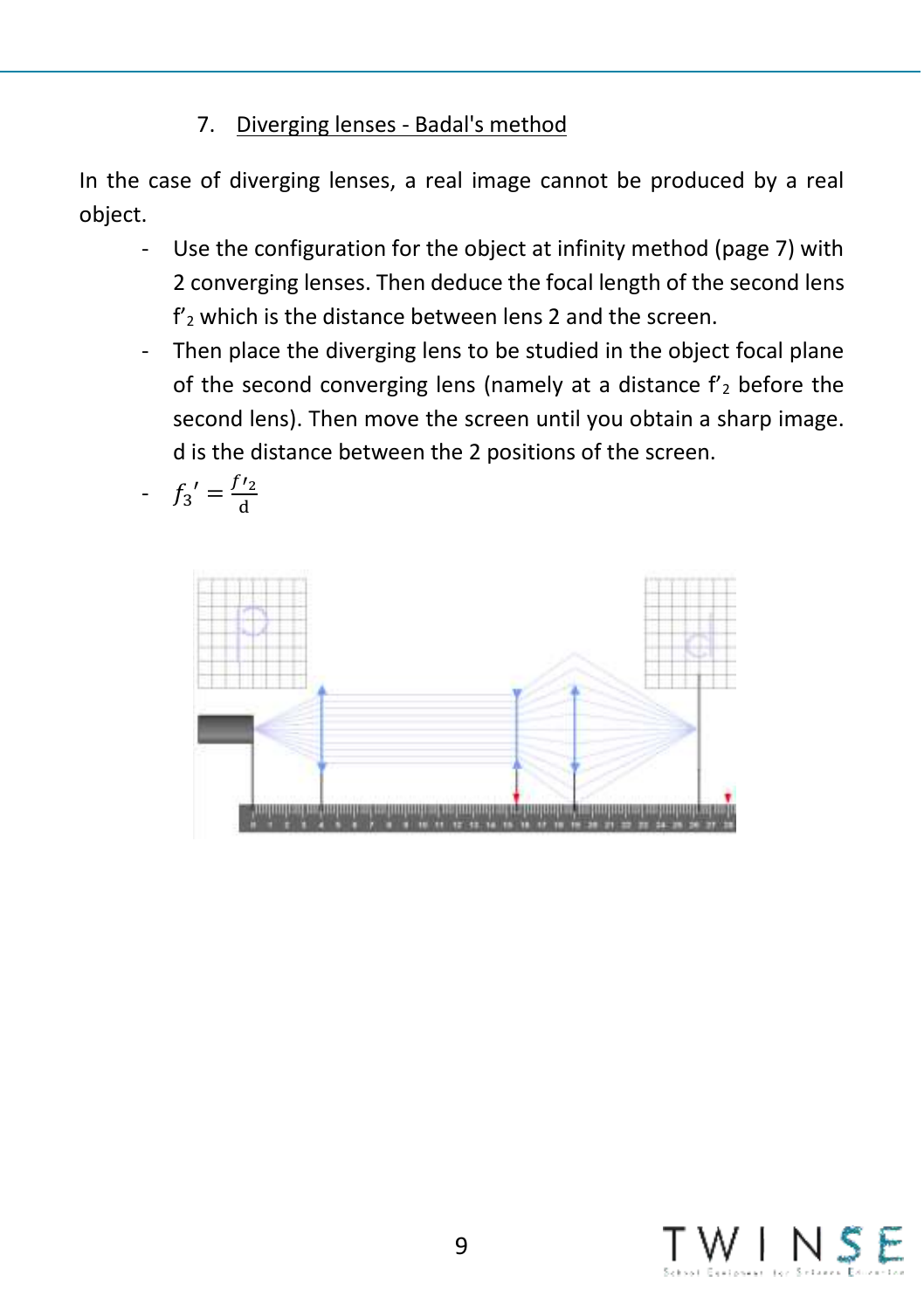## **Representation of optical instruments**

With this bench, it is also possible to represent different optical instruments in order to understand how they work.

## 1. Microscope

- Place the light source on the 0 mark.
- Place the diaphragm with 1 slit in a lens holder and place it just in front of the source.
- Place the F+50 lens near to the diaphragm.
- Then place the F+100 lens 30 cm away from the first lens.
- Move the pair of lenses to focus the image.
- Measure the width of the image obtained.
- Repeat the operation with the two lenses 40 cm apart.
- Compare the image obtained with the one before.







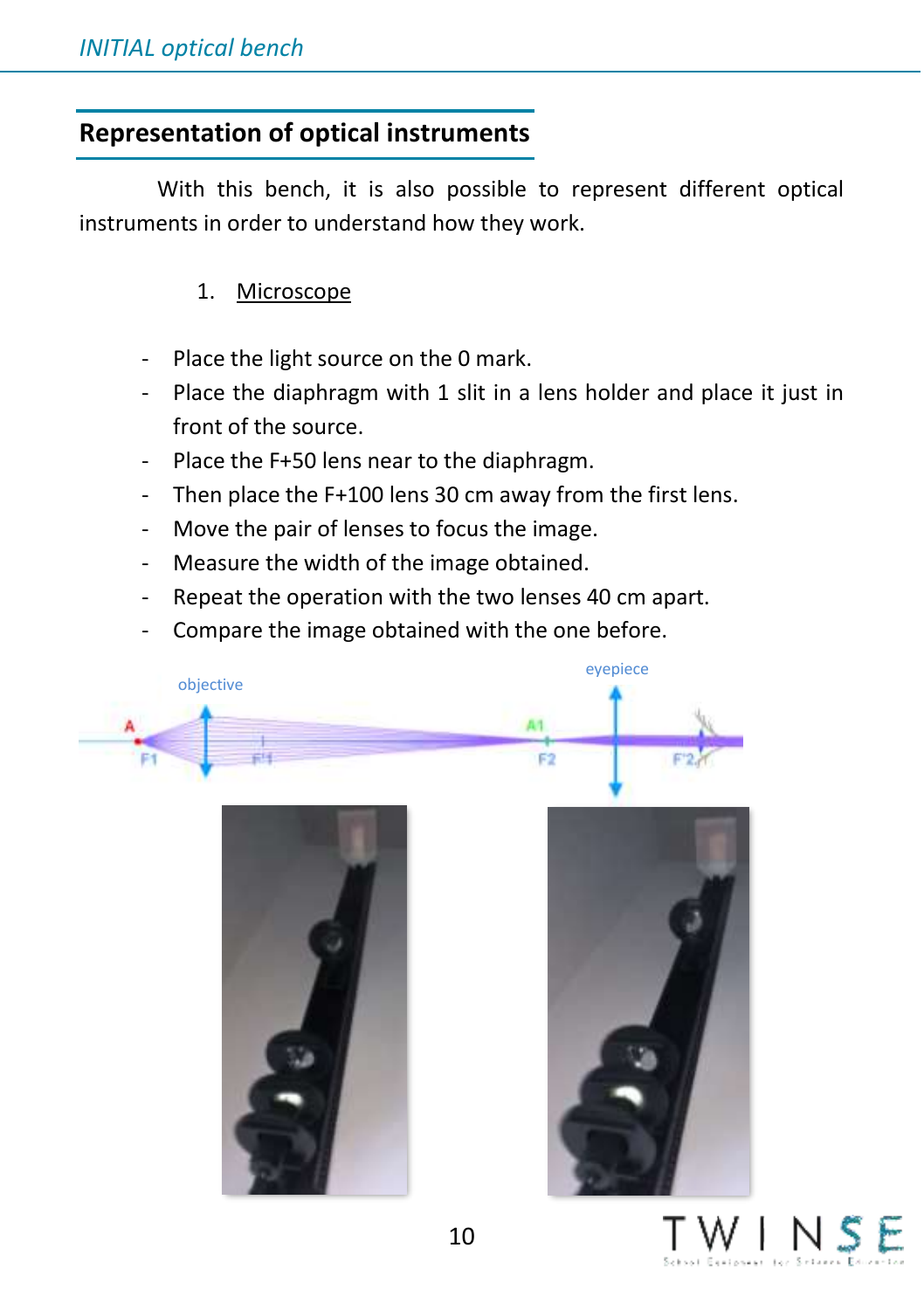#### 2. Keplerian telescope

- 1 INITIAL BO lens holder
- 1 INITIAL BO rider
- Place the light source on the 0 mark.
- Place the diaphragm with 1 slit just in front of the source.
- Then place the F+50 lens 5 cm from the diaphragm. This will enable you to simulate an object at infinity.
- Then place the F+250 lens 5 cm on the bench.
- Finally place the F+100 lens about 35 cm away from the previous lens.





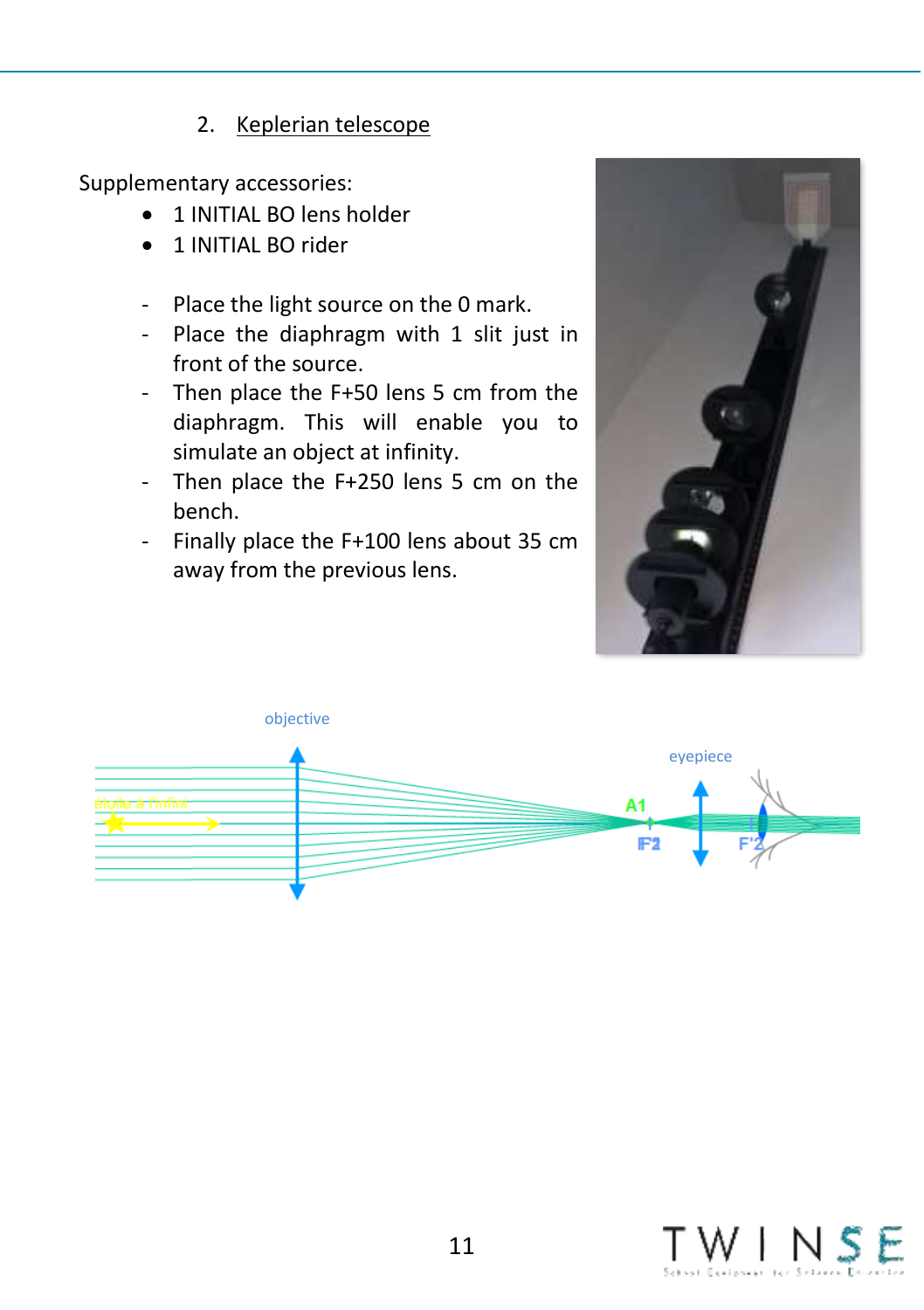#### 3. Galileo's telescope

- 1 BO INITIAL lens holder
- 1 INITIAL BO rider
- Place the light source on the 0 mark.
- Place the diaphragm with 1 slit just in front of the source.
- Then place the F+50 lens 5cm from the diaphragm. This will enable you to simulate an object at infinity.
- Then place the F+250 lens 5cm on the bench.
- Finally place the F-100 lens about 15 cm away from the previous lens.





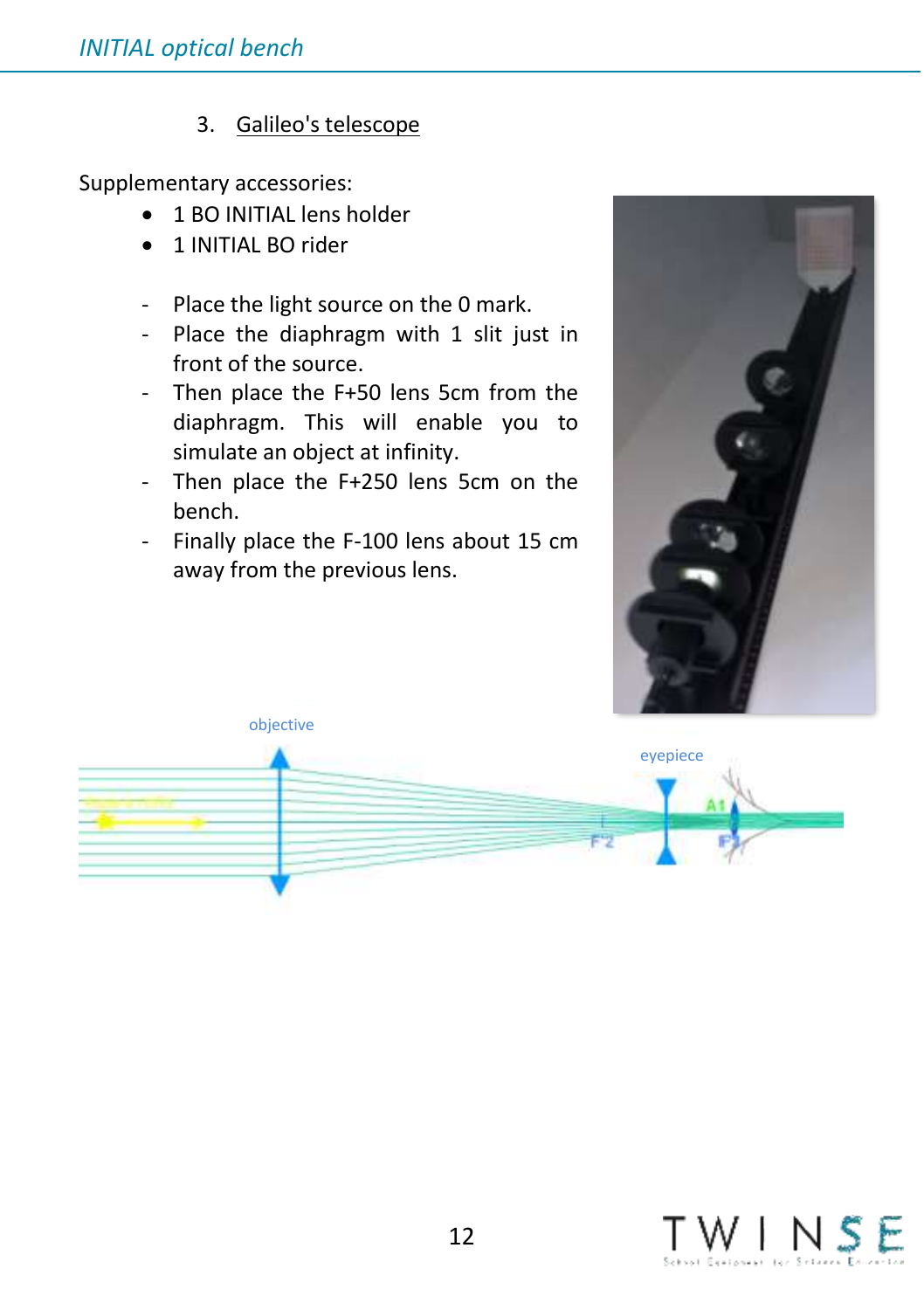## **White light diffraction**

1. Prism

slit

- 1 prism
- Place the light source on the 0 mark.
- Place the diaphragm with 1 slit just in front of the source.
- Then place the F+250 lens 25cm from the diaphragm. This will enable you to simulate an object at infinity.
- Then place the prism mount with the prism on the bench.
	- Place the screen next to the bench to observe what happens.





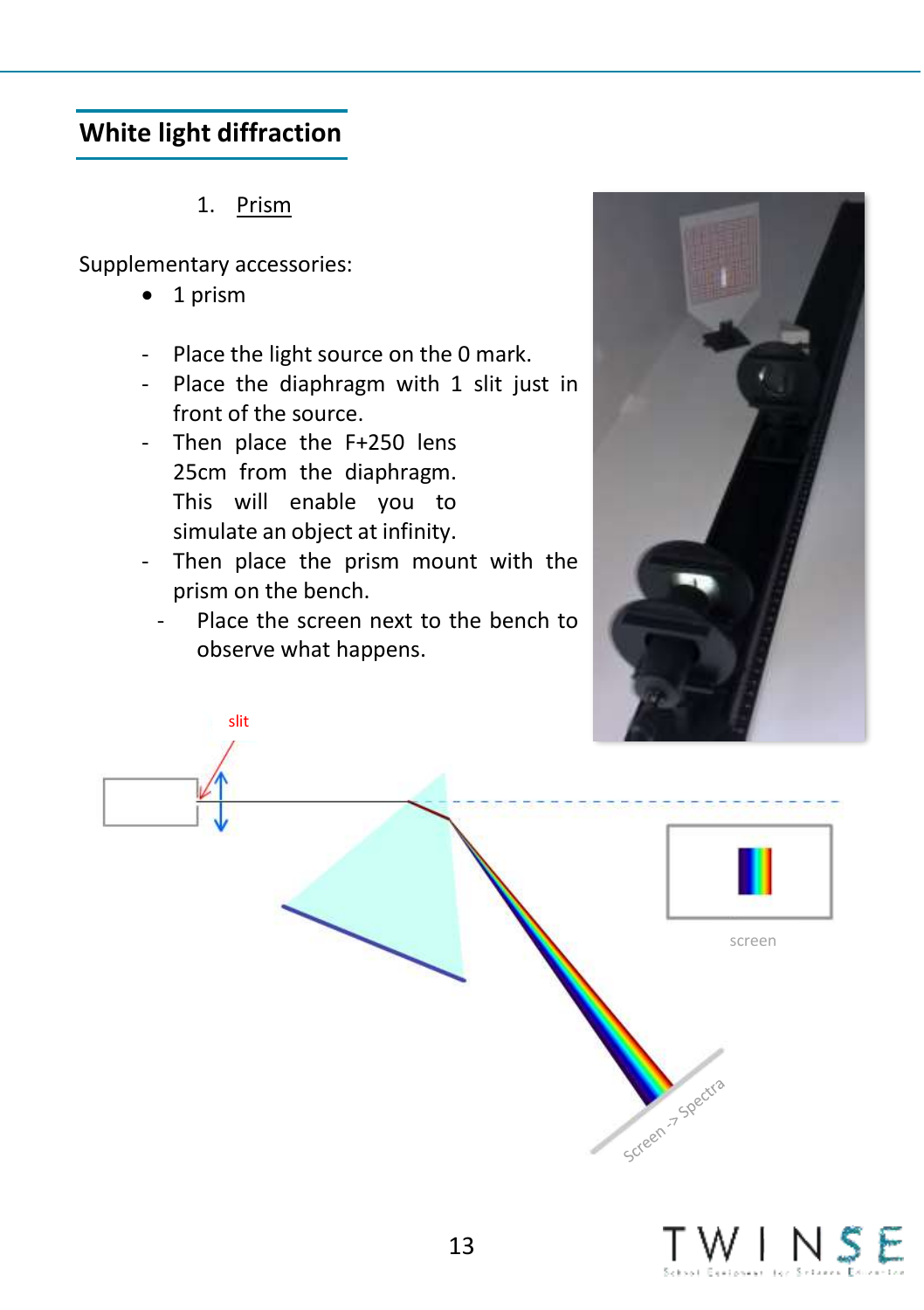## 2. Grating

- 1 x 140 line/mm grating
- 1 x 530 line/mm grating
- Place the light source on the 0 mark.
- Place the diaphragm with 1 slit just in front of the source.
- Then place the F+250 lens 25cm from the diaphragm. This will enable you to simulate an object at infinity.
- Then place the 140 line/mm grating.
- Observe the diffraction of the light.
- Repeat the operation with a 530 line/mm grating.





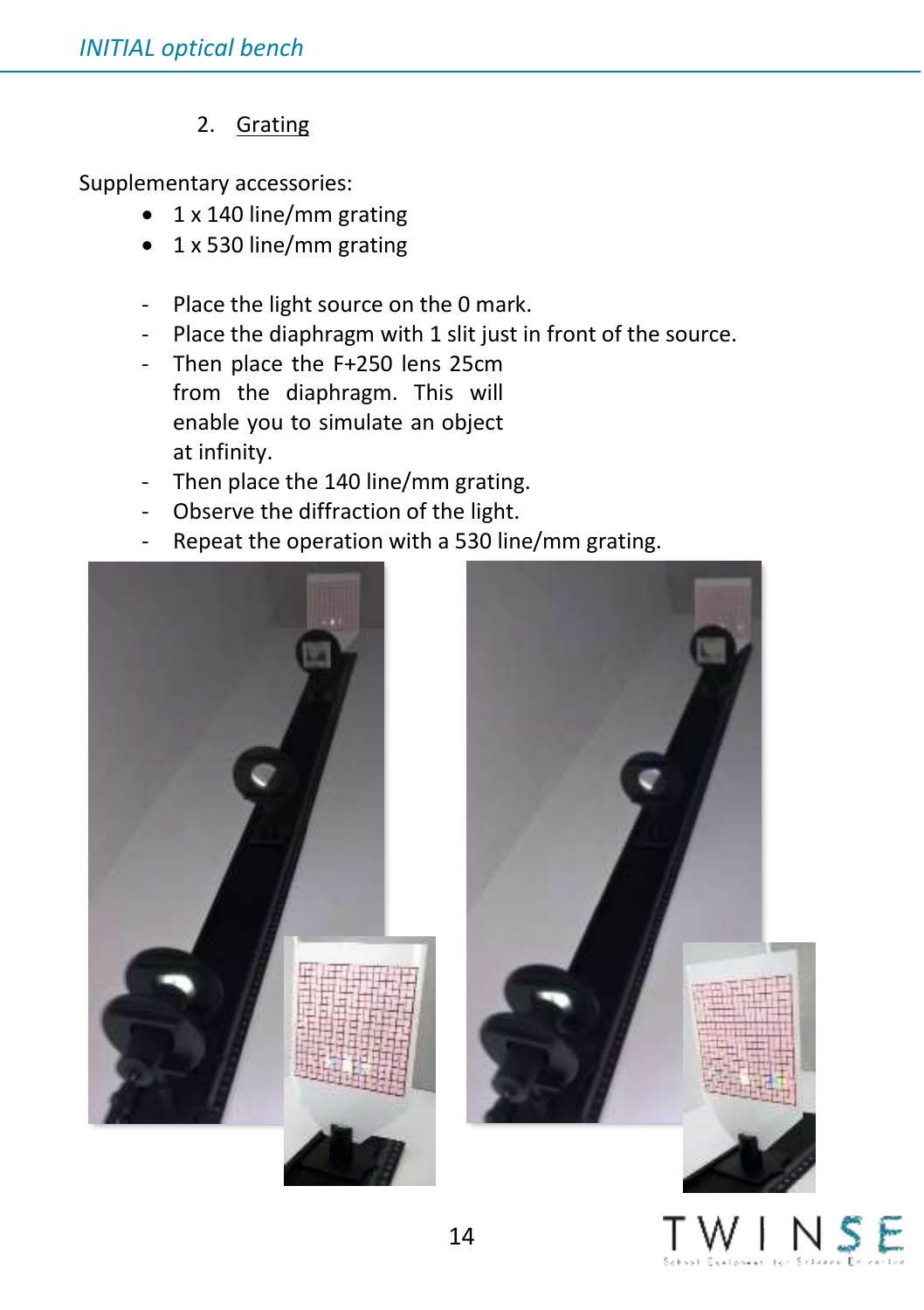## **Diffraction and interference**

Using a token laser, it is also possible to do diffraction and interference experiments.

#### 1. Network

- 1 token laser
- 1 x 140 line/mm grating
- 1 x 530 line/mm grating
	- Place the token laser on the 0 mark.
	- Then place the 140 line/mm grating.
	- Observe the diffraction of the light from the laser on the screen.
	- d is the distance between the grating and the screen.
	- x isthe distance between the main mode and rank 1 mode.
	- It is then possible to find the number of lines in the grating.
	- Repeat the operation with a 530 line/mm grating.



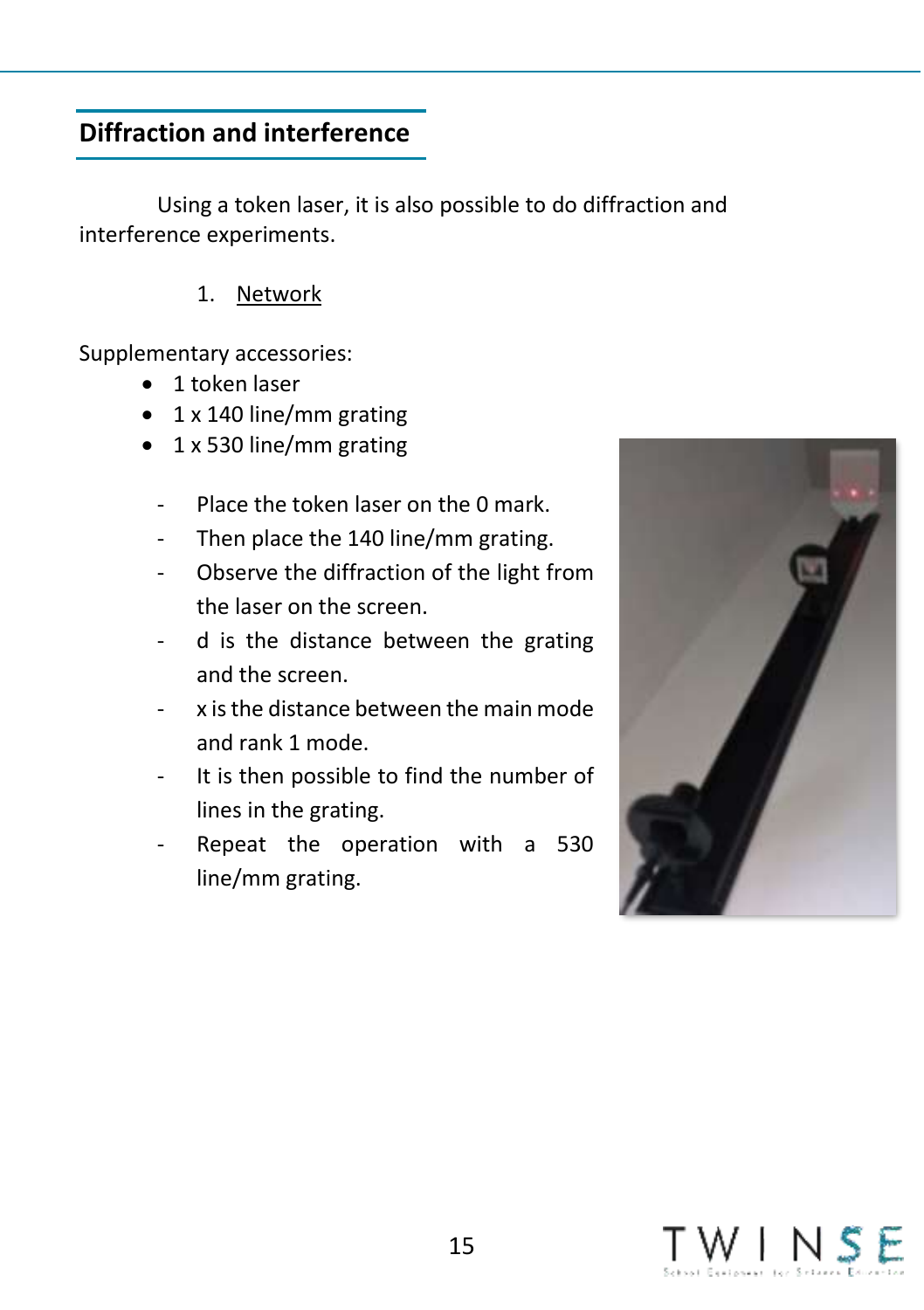#### 2. Diffraction slits

- 1 token laser
- 1 slide with 7 slits & 7 lines
	- Place the token laser on the 0 mark.
	- Then place the slide.
	- Observe the diffraction of the light from the laser on the screen.
	- d is the distance between the grating and the screen.
	- x is the distance between the main mode and rank 1 mode.
	- It is then possible to find the width of the slit.